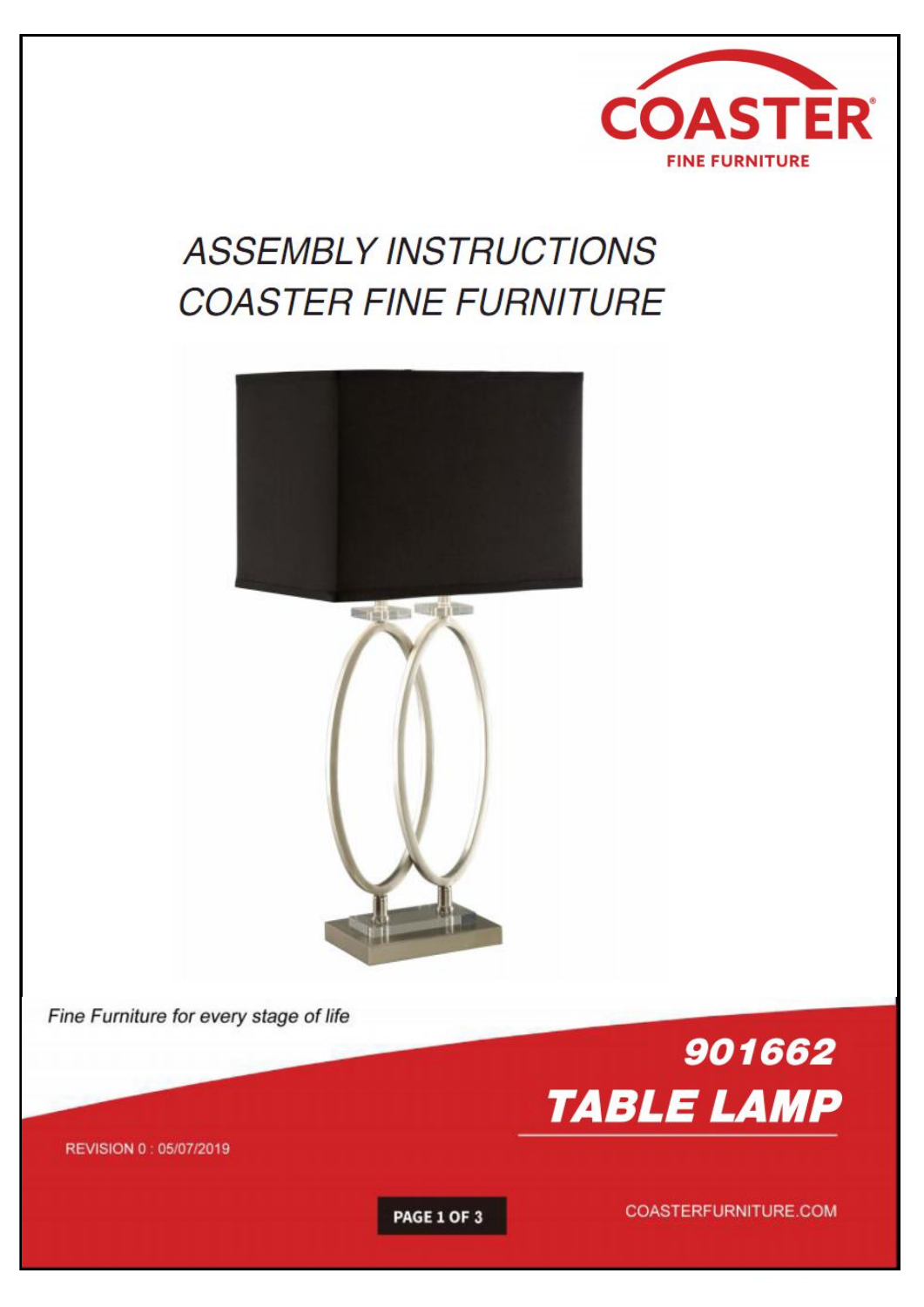## ITEM **:901662**

## **Assembly Instructions**

#### **ASSEMBLY TIPS:**

- 1. Remove hardware from box and sort by size.
- 2. Please check to see that all hardware and parts are present prior to start of assembly.
- 3. Please follow attached instructions in the same sequence as numbered to assure fast & easy assembly.

#### **Warning!**

1. Don't attempt to repair or modify parts that are broken or defective. Please contact the store immediately.

2. This product is for home use only and not intended for commercial establishments.

## **PARTS IDENTIFICATION**

| <b>NO</b>        | <b>DESCRIPTION</b> | <b>FIGURE</b> | Q, TY                |
|------------------|--------------------|---------------|----------------------|
| $\boldsymbol{A}$ | <b>BODY</b>        |               | 1PC                  |
| $\, {\bf B}$     | <b>HARP</b>        |               | 1 PC                 |
| $\mathbf C$      | <b>SHADE</b>       |               | <b>1 PC</b>          |
| $\mathsf D$      | <b>FINIAL</b>      | Ц             | 1 PC                 |
| $\mathsf E$      | <b>LIGHT BULB</b>  | ⊂             | 2 PCS                |
|                  |                    | PAGE 2 OF 3   |                      |
|                  |                    |               | COASTERFURNITUER.COM |

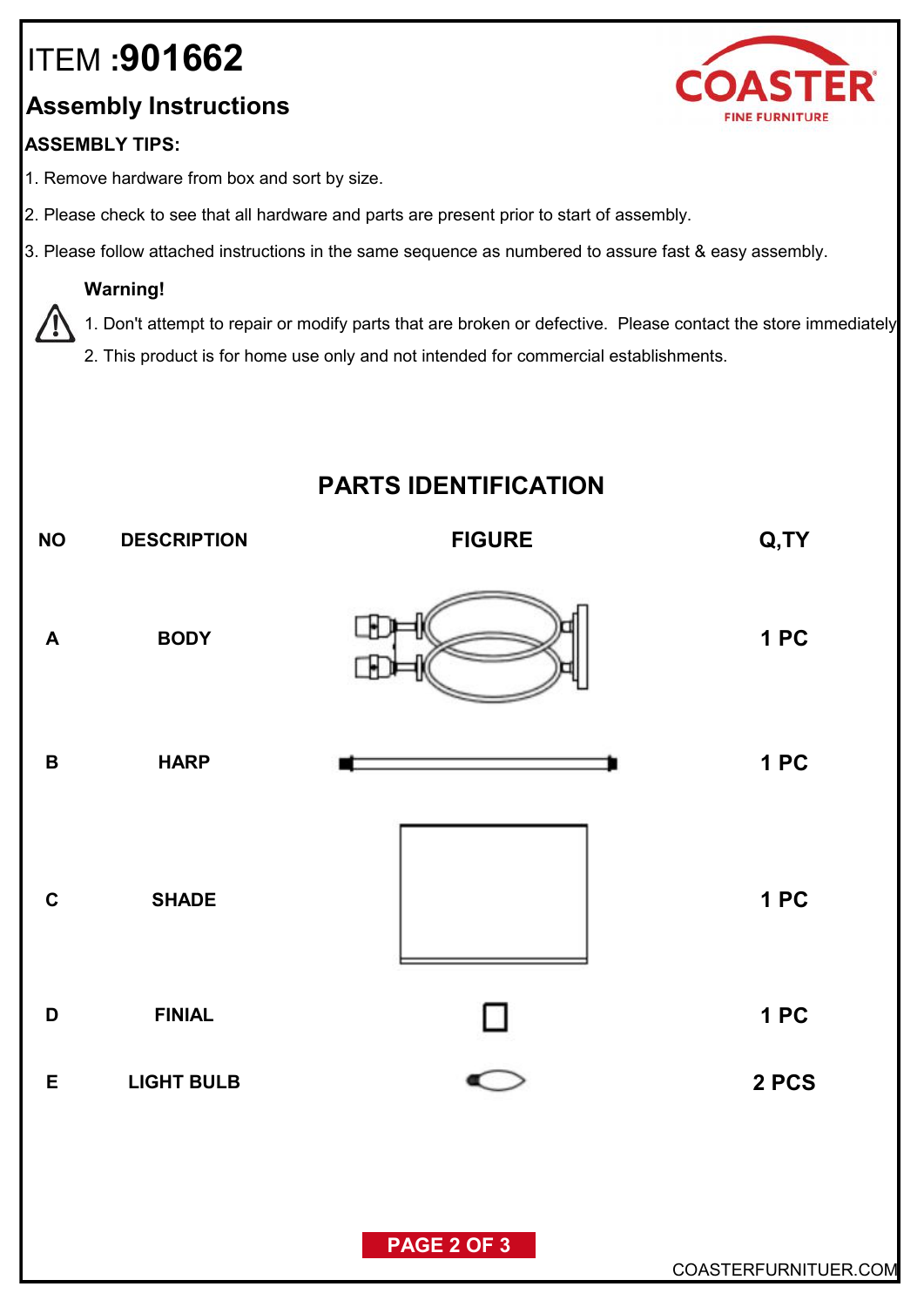## ITEM :**901662**

# **FINE FURNITURE**





**STEP1 STEP2** - C **STEP3 STEP4**



As a safety feature, and to reduce the risk of electric shock, this portable lamp includes a polarized plug (one blade is wider than the other). The plug will fit into a polarized outlet in a single direction only. If the plug does not fit fully in the outlet, reverse the plug and try again.

If it still does not fit, contact a qualified electrician. DO NOT use with an extension cord unless, can be fully inserted. DO NOT alter the plug.

**FLOOR LAMP:TYPE A LED BULB 9W** TABLE LAMP:TYPE A LED BULB 9W

PAGE 3 OF 3

COASTERFURNITUER.COM